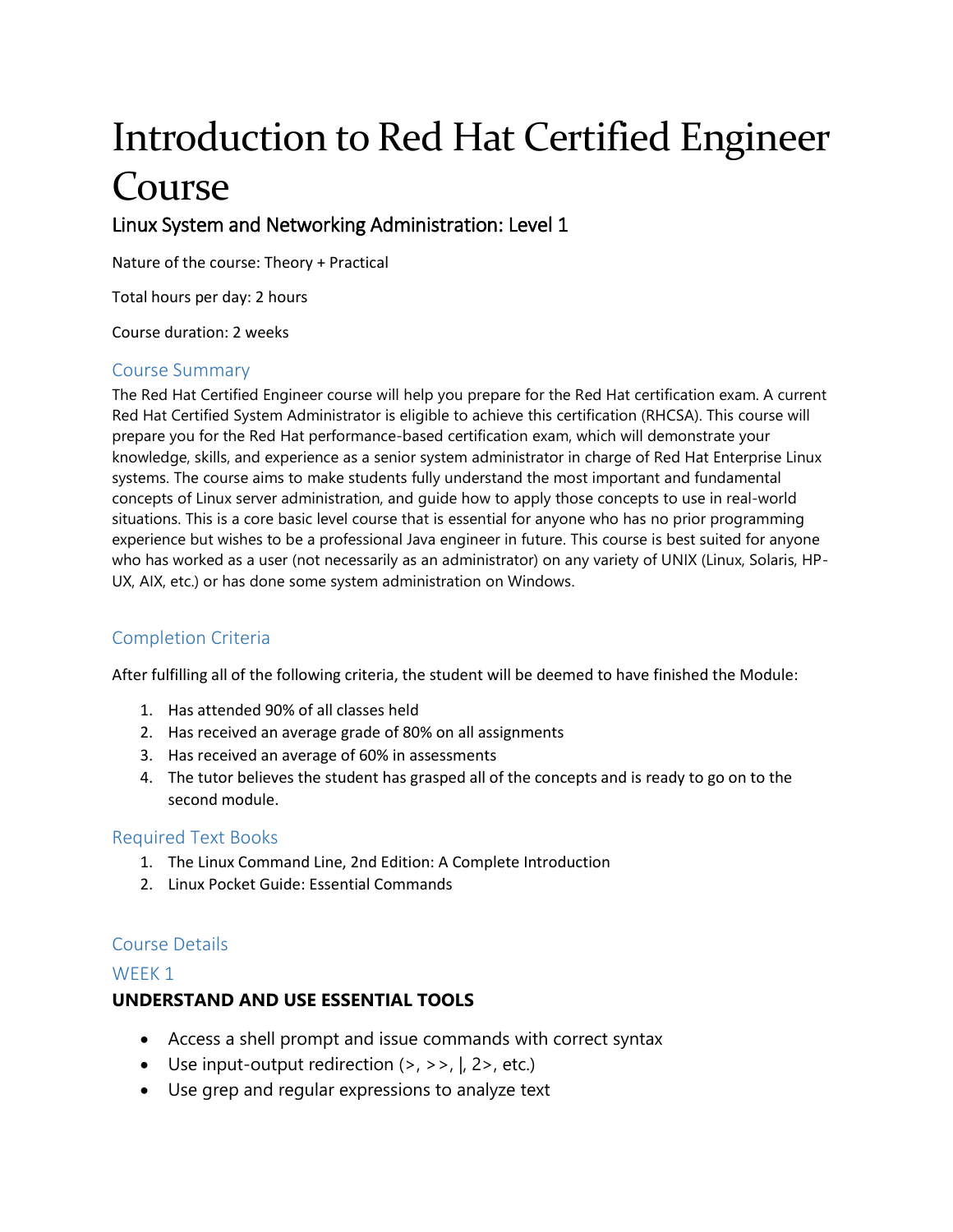- Access remote systems using ssh
- Log in and switch users in multiuser targets
- Archive, compress, unpack, and uncompress files using tar, star, gzip, and bzip2
- Create and edit text files
- Create, delete, copy, and move files and directories
- Create hard and soft links
- List, set, and change standard ugo/rwx permissions
- Locate, read, and use system documentation including man, info, and files in /usr/share/doc

#### **OPERATE RUNNING SYSTEMS**

- Boot, reboot, and shut down a system normally
- Boot systems into different targets manually
- Interrupt the boot process in order to gain access to a system
- Identify CPU/memory intensive processes, adjust process priority with renice, and kill processes
- Locate and interpret system log files and journals
- Access a virtual machine's console
- Start and stop virtual machines
- Start, stop, and check the status of network services
- Securely transfer files between systems

# WFFK<sub>2</sub>

# **CONFIGURE LOCAL STORAGE**

- List, create, delete partitions on MBR and GPT disks
- Create and remove physical volumes, assign physical volumes to volume groups, and create and delete logical volumes
- Configure systems to mount file systems at boot by Universally Unique ID (UUID) or label
- Add new partitions and logical volumes, and swap to a system non-destructively

#### **LABS**

Lab assignments will focus on the practice and mastery of contents covered in the lectures; and introduce critical and fundamental problem-solving techniques to the students.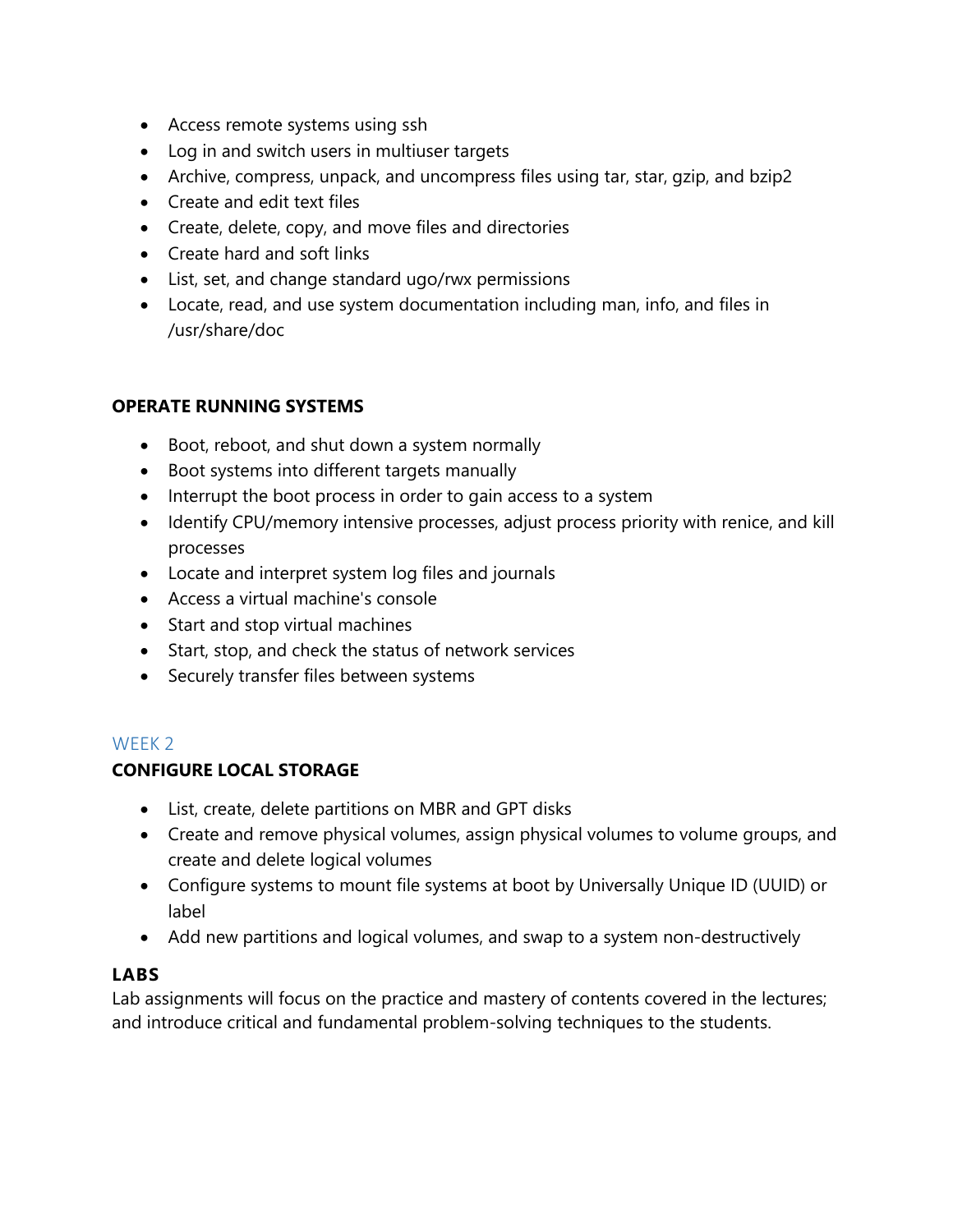# Intermediate Linux System and Networking Administration: Level 2

Nature of the course: Theory + Practical

Total hours per day: 2 hours

Course duration: 3 weeks

#### Course Summary

The goal of the DTC – Linux System and Networking Administration course is to ensure that students fully comprehend the most significant and fundamental ideas of Linux server administration, as well as how to apply those concepts in real-world scenarios. This is a core basic level course that is essential for anyone who has no prior programming experience but wishes to be a professional Red Hat Certified engineer in future.

#### Completion Criteria

After fulfilling all of the following criteria, the student will be deemed to have finished the Module:

- 1. Has attended 90% of all classes held
- 2. Has received an average grade of 80% on all assignments
- 3. Has received an average of 60% in assessments
- 4. The tutor believes the student has grasped all of the concepts and is ready to go on to the second module.

#### Required Text Books

- How Linux Works, 3rd Edition: What every Super user should Know
- Linux Pocket Guide: Essential Commands

#### Prerequisites

- Successfully complete the entrance test with score of at least 40% (for trainees directly applying to this level).
- Successfully complete the DWIT Training RHCSA Level 1 course (not applicable to trainees directly applying to this level).
- Successfully complete the interview.
- Willing and eager to spend at least 10-20 hours (varying from student-to-student) per week outside of the training class to self-study and practice.

#### Course Details

#### WFFK<sub>1</sub>

#### **CREATE AND CONFIGURE FILE SYSTEMS**

- Create, mount, unmount, and use vfat, ext4, and xfs file systems
- Mount and unmount CIFS and NFS network file systems
- Extend existing logical volumes
- Create and configure set-GID directories for collaboration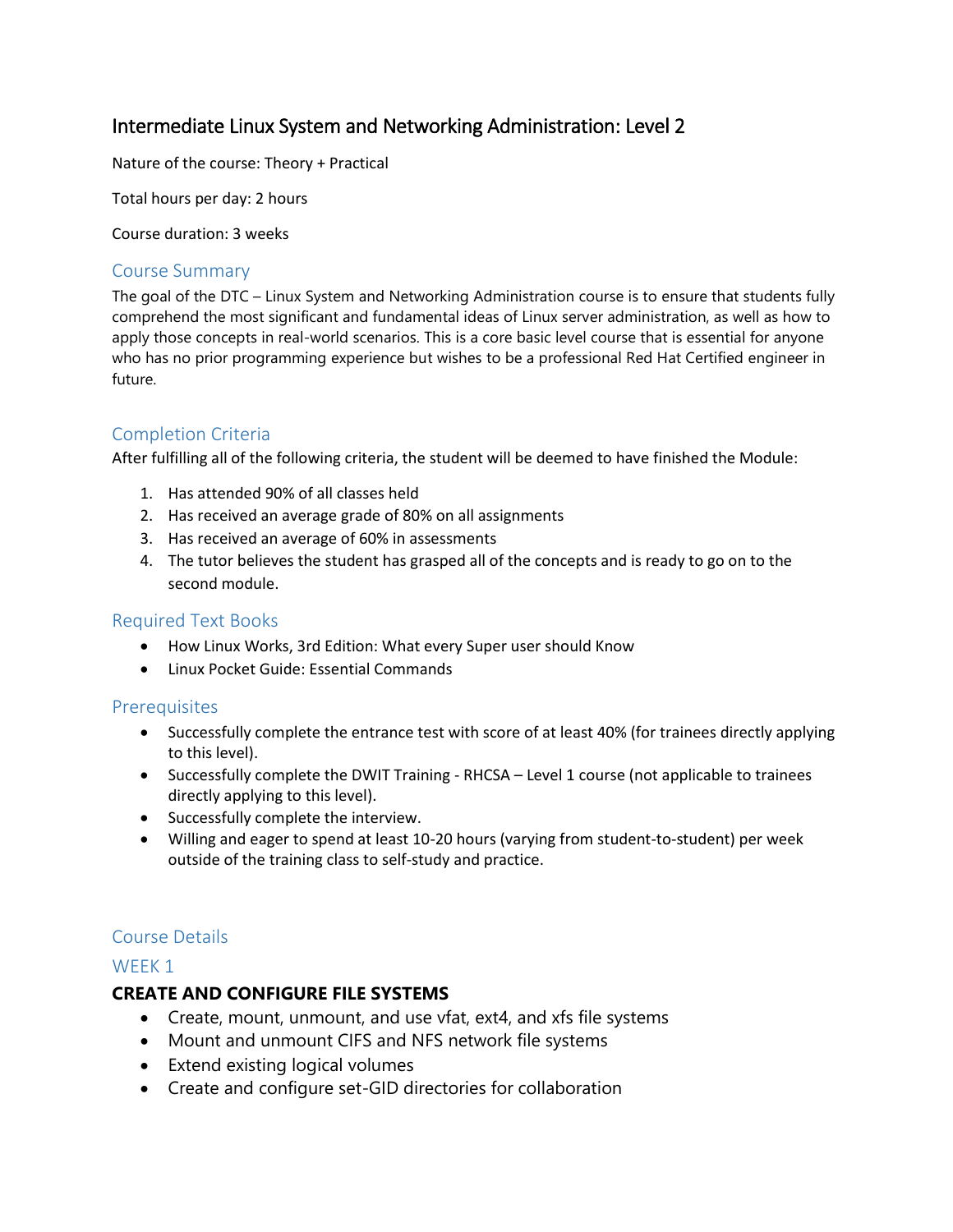- Create and manage Access Control Lists (ACLs)
- Diagnose and correct file permission problems

#### WEEK 2

#### **DEPLOY, CONFIGURE, AND MAINTAIN SYSTEMS**

- Configure networking and hostname resolution statically or dynamically
- Schedule tasks using at and cron
- Start and stop services and configure services to start automatically at boot
- Configure systems to boot into a specific target automatically
- Install Linux systems as virtual quests
- Configure systems to launch virtual machines at boot
- Configure network services to start automatically at boot
- Configure a system to use time services
- Install and update software packages from Network, a remote repository, or from the local file system
- Update the kernel package appropriately to ensure a bootable system
- Modify the system bootloader

#### WEEK 3

#### **MANAGE USERS AND GROUPS**

- Create, delete, and modify local user accounts
- Change passwords and adjust password aging for local user accounts
- Create, delete, and modify local groups and group memberships
- Configure a system to use an existing authentication service for user and group information

#### **MANAGE SECURITY**

- Configure firewall settings using firewall-config, firewall-cmd, or iptables
- Configure key-based authentication for SSH
- Set enforcing and permissive modes for SELinux
- List and identify SELinux file and process context
- Restore default file contexts
- Use boolean settings to modify system SELinux settings
- Diagnose and address routine SELinux policy violations

# **LABS**

Lab assignments will focus on the practice and mastery of contents covered in the lectures; and introduce critical and fundamental problem-solving techniques to the students.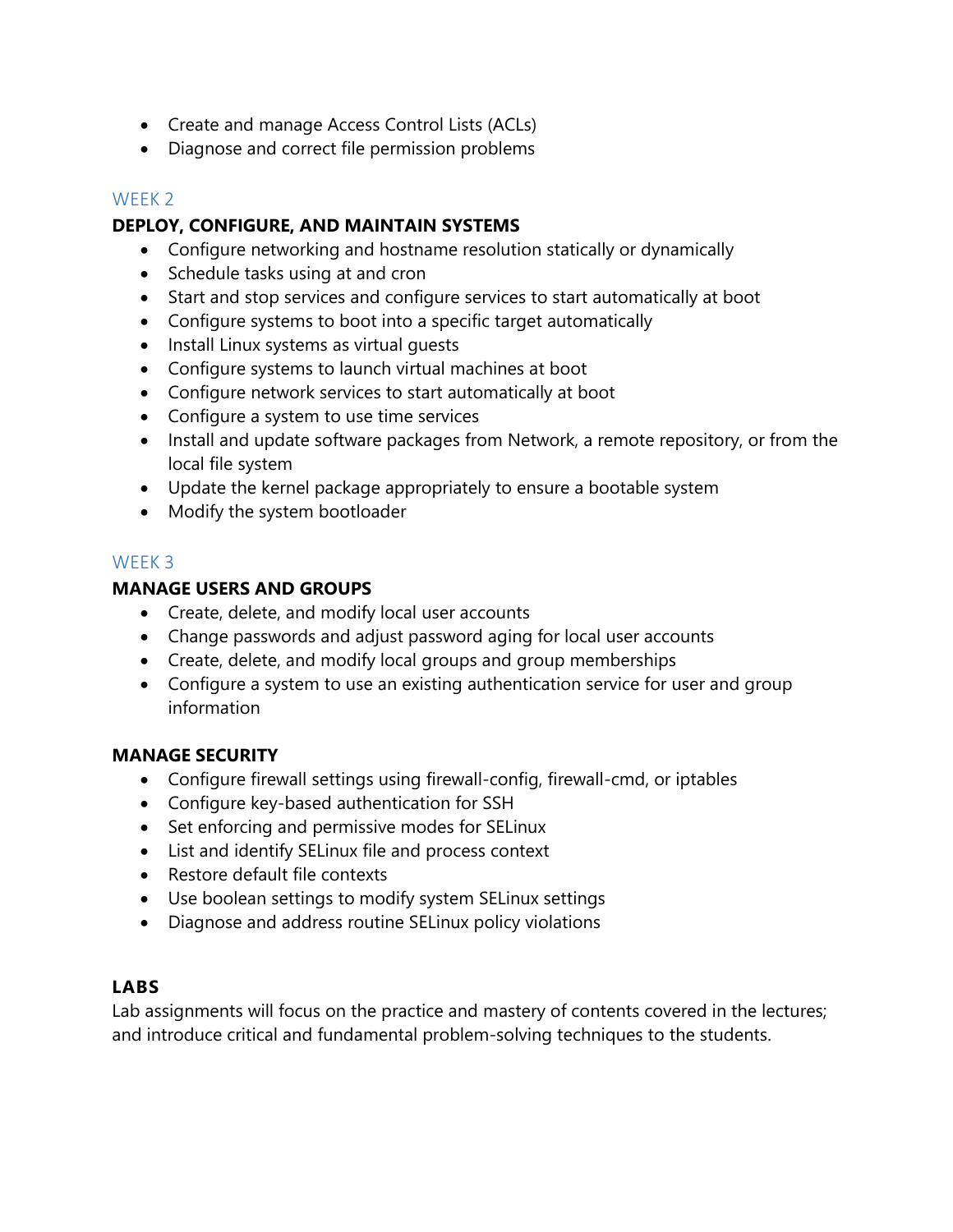# Advanced Linux System and Networking Administration: Level 3

Nature of the course: Theory + Practical

Total hours per day: 2 hours

Course duration: 3 weeks

#### Course Summary

The goal of the DTC – Linux System and Networking Administration course is to ensure that students fully comprehend the most significant and fundamental ideas of Linux server administration, as well as how to apply those concepts in real-world scenarios. This is a core basic level course that is essential for anyone who has no prior programming experience but wishes to be a professional Red Hat Certified engineer in future.

# Completion Criteria

After fulfilling all of the following criteria, the student will be deemed to have finished the Module:

- 1. Has attended 90% of all classes held
- 2. Has received an average grade of 80% on all assignments
- 3. Has received an average of 60% in assessments
- 4. The tutor believes the student has grasped all of the concepts and is ready to go on to the second module.

#### Required Text Books

- 1. Advanced Linux Networking
- 2. Linux Pocket Guide: Essential Commands

#### **Prerequisites**

- Successfully completed the DWIT Training RHCSA Level 2 or obtained at least 40% score on the entrance exam.
- The latter case applies for new students that are directly attempting this training.
- Successfully complete the interview.
- Willing and eager to spend at least 10-20 hours (varying from student-to-student) per week outside of the training class to read/write codes in RHCSA (self-study and practice).
- Please note that this is a lab intensive course where the students will be expected to work on lab exercises for approximately half the duration of the session.

#### Course Details

#### WFFK<sub>1</sub>

#### **SYSTEM CONFIGURATION AND MANAGEMENT**

- Route IP traffic and create static routes.
- Use iptables to implement packet filtering and configure network address translation (NAT).
- Use /proc/sys and sysctl to modify and set kernel runtime parameters.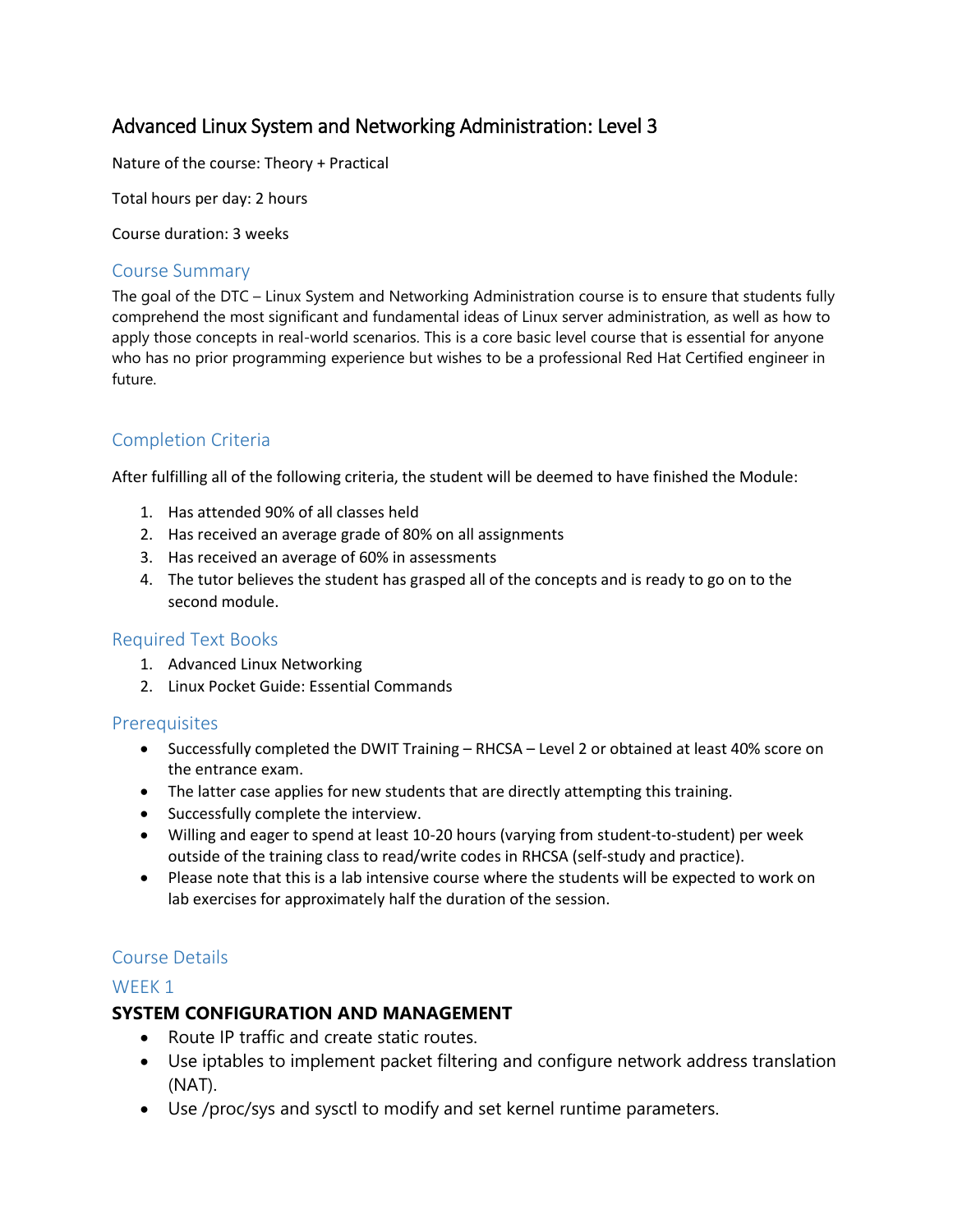- Configure a system to authenticate using Kerberos.
- Configure a system as an iSCSI initiator that persistently mounts an iSCSI target.
- Produce and deliver reports on system utilization (processor, memory, disk, and network).
- Use shell scripting to automate system maintenance tasks.
- Configure a system to log to a remote system.
- Configure a system to accept logging from a remote system.

#### WFFK<sub>2</sub>

#### **NETWORK SERVICES**

- Install the packages needed to provide the service.
- Configure SELinux to support the service.
- Configure the service to start when the system is booted.
- Configure the service for basic operation.
- Configure host-based and user-based security for the service.

#### WEEK 3

#### **HTTP/HTTPS, DNS, FTP NFS, SMB, SMTP, SSH & NTP**

- Configure a virtual host
- Configure private directories.
- Deploy a basic CGI application.
- Configure group-managed content.
- Configure a caching-only name server
- Configure a caching-only name server to forward DNS queries.
- Provide network shares to specific clients.
- Provide network shares suitable for group collaboration.
- Configure a mail transfer agent (MTA) to accept inbound email from other systems.
- Configure an MTA to forward (relay) email through a smart host.
- Configure key-based authentication.
- Configure additional options described in documentation.
- Synchronize time using other NTP peers.

# **LABS**

Lab assignments will focus on the practice and mastery of contents covered in the lectures; and introduce critical and fundamental problem-solving techniques to the students.

#### Learning Outcomes

- Learn how to install and manage Linux distributions and packages.
- Explain how to set up and use Linux's networking capabilities.
- Explain the concept of Linux Network Security